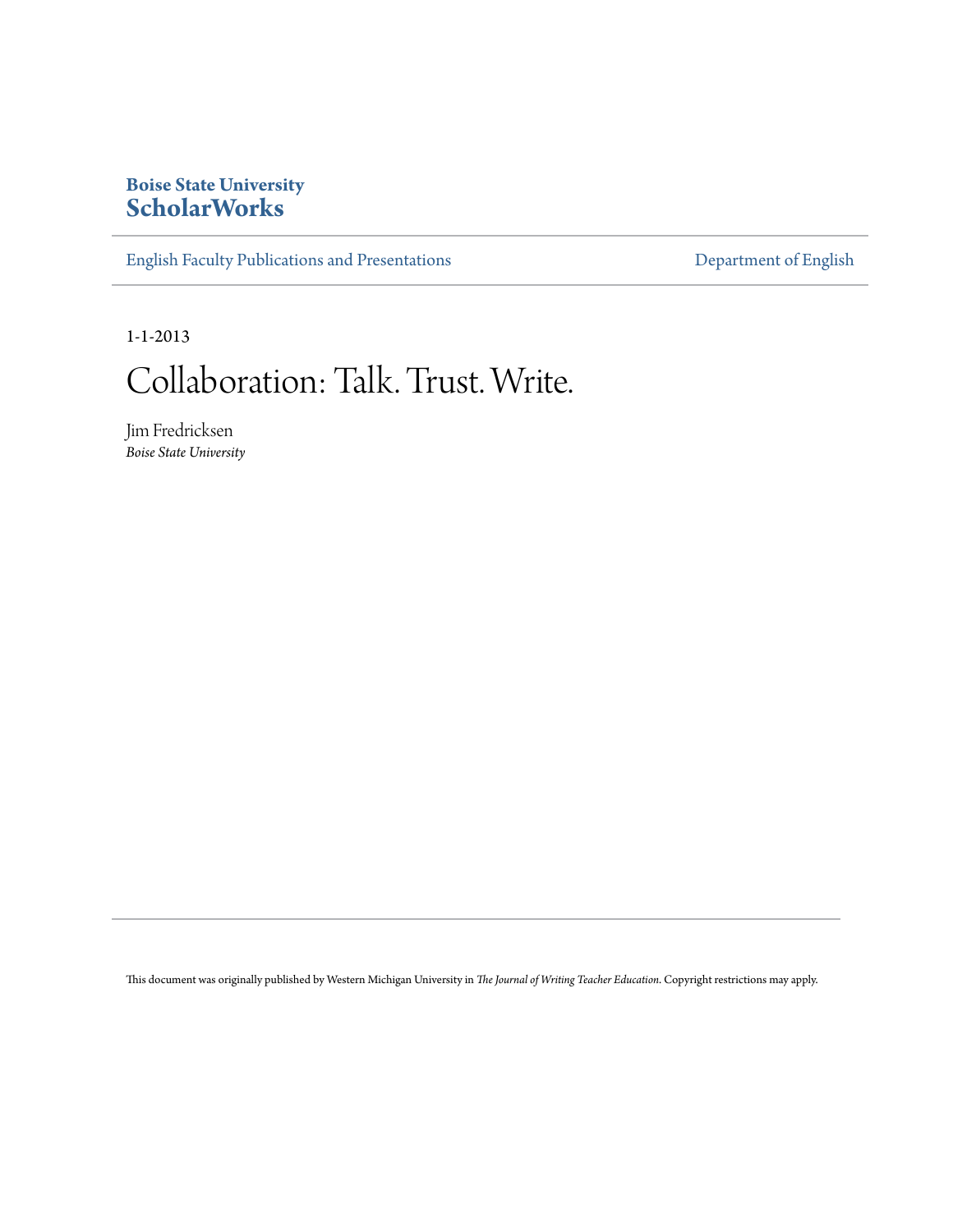

## **[Teaching/Writing: The Journal of Writing](http://scholarworks.wmich.edu/wte?utm_source=scholarworks.wmich.edu%2Fwte%2Fvol2%2Fiss1%2F11&utm_medium=PDF&utm_campaign=PDFCoverPages) [Teacher Education](http://scholarworks.wmich.edu/wte?utm_source=scholarworks.wmich.edu%2Fwte%2Fvol2%2Fiss1%2F11&utm_medium=PDF&utm_campaign=PDFCoverPages)**

[Volume 2](http://scholarworks.wmich.edu/wte/vol2?utm_source=scholarworks.wmich.edu%2Fwte%2Fvol2%2Fiss1%2F11&utm_medium=PDF&utm_campaign=PDFCoverPages) Issue 1 *[Winter/Spring 2013](http://scholarworks.wmich.edu/wte/vol2/iss1?utm_source=scholarworks.wmich.edu%2Fwte%2Fvol2%2Fiss1%2F11&utm_medium=PDF&utm_campaign=PDFCoverPages)* [Article 11](http://scholarworks.wmich.edu/wte/vol2/iss1/11?utm_source=scholarworks.wmich.edu%2Fwte%2Fvol2%2Fiss1%2F11&utm_medium=PDF&utm_campaign=PDFCoverPages)

2-14-2013

# Collaboration: Talk. Trust. Write.

Mark Letcher

Kristen Turner

Meredith Donovan

Leah Zuidema

Jim Fredricksen

*See next page for additional authors*

Follow this and additional works at: [http://scholarworks.wmich.edu/wte](http://scholarworks.wmich.edu/wte?utm_source=scholarworks.wmich.edu%2Fwte%2Fvol2%2Fiss1%2F11&utm_medium=PDF&utm_campaign=PDFCoverPages) Part of the [Curriculum and Instruction Commons](http://network.bepress.com/hgg/discipline/786?utm_source=scholarworks.wmich.edu%2Fwte%2Fvol2%2Fiss1%2F11&utm_medium=PDF&utm_campaign=PDFCoverPages), [Rhetoric and Composition Commons,](http://network.bepress.com/hgg/discipline/573?utm_source=scholarworks.wmich.edu%2Fwte%2Fvol2%2Fiss1%2F11&utm_medium=PDF&utm_campaign=PDFCoverPages) and the [Secondary Education and Teaching Commons](http://network.bepress.com/hgg/discipline/809?utm_source=scholarworks.wmich.edu%2Fwte%2Fvol2%2Fiss1%2F11&utm_medium=PDF&utm_campaign=PDFCoverPages)

#### Recommended Citation

Letcher, Mark; Turner, Kristen; Donovan, Meredith; Zuidema, Leah; Fredricksen, Jim; Fleischer, Cathy; Sieben, Nicole; Wallowitz, Laraine; and Andrew-Vaughn, Sarah (2013) "Collaboration: Talk. Trust. Write.," *Teaching/Writing: The Journal of Writing Teacher Education*: Vol. 2: Iss. 1, Article 11.

Available at: [http://scholarworks.wmich.edu/wte/vol2/iss1/11](http://scholarworks.wmich.edu/wte/vol2/iss1/11?utm_source=scholarworks.wmich.edu%2Fwte%2Fvol2%2Fiss1%2F11&utm_medium=PDF&utm_campaign=PDFCoverPages)

This Article is brought to you for free and open access by the English at ScholarWorks at WMU. It has been accepted for inclusion in Teaching/ Writing: The Journal of Writing Teacher Education by an authorized administrator of ScholarWorks at WMU. For more information, please contact [maira.bundza@wmich.edu](mailto:maira.bundza@wmich.edu).

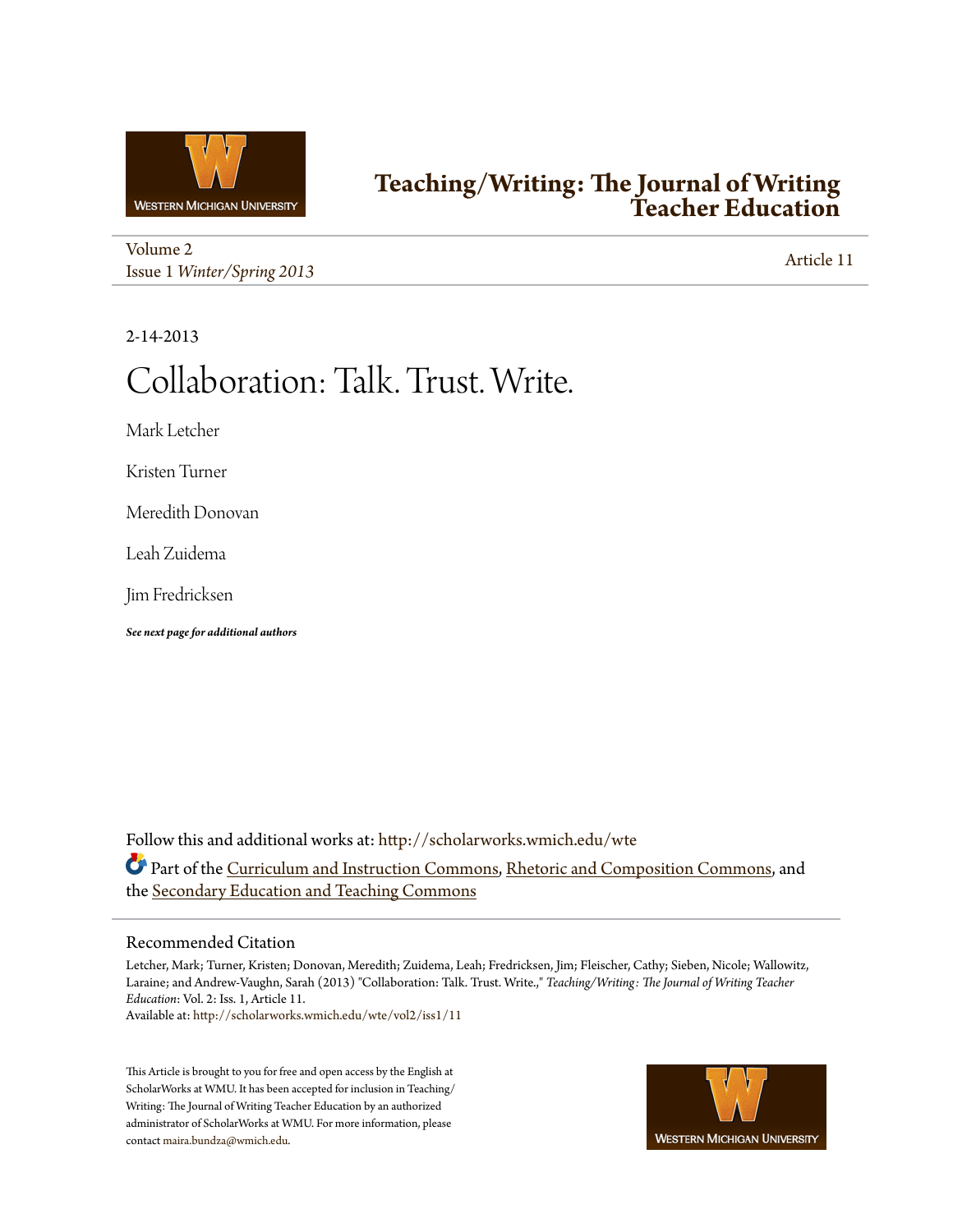#### **Authors**

Mark Letcher, Kristen Turner, Meredith Donovan, Leah Zuidema, Jim Fredricksen, Cathy Fleischer, Nicole Sieben, Laraine Wallowitz, and Sarah Andrew-Vaughn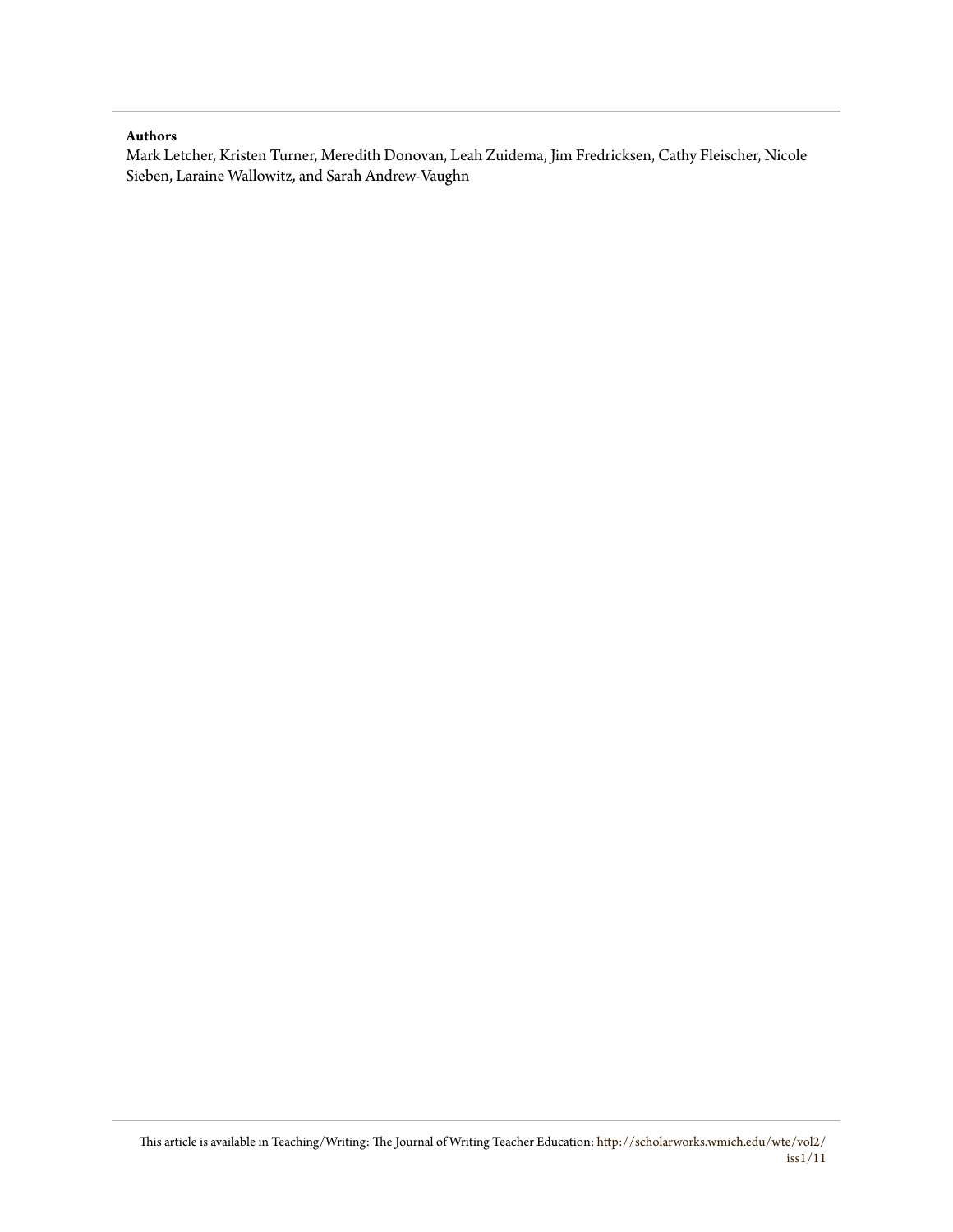#### **Works Cited**

"The Adjunct Project." *The Adjunct Project*. February 2012.

- Alsup, Janet, Elizabeth Brockman, Jonathan Bush, Mark Letcher. "Seeking Connections, Articulating Commonalities: English Education, Composition Studies, and Writing Teacher Education. *College Composition and Communication* 62.4 (2011): 668-686.
- Baker, W. Douglas, Elizabeth Brockman, Jonathan Bush, and Kia Jane Richmond. "Composition Studies/English Education Connections." *The Writing Instructor* Sept 2007.
- Donahue, Tiane. "Notes of a Humbled WPA: Dialogue with High School Colleagues." *The Writing Instructor* Sept 2007.
- Gray, Jim. *Teachers at the Center.* Berkeley, CA: National Writing Project, 2000.
- Jones, Joseph. "Muted Voices: High School Teachers, Composition, and the College Imperative." *The Writing Instructor* Sept 2007.
- "MLA Statement on the Use of Part-Time and Full-Time Adjunct Faculty Members." MLA. Modern Language Association, 24 February 2009.
- Pattinson, Darcy. "Who Wrote the Common Core Standards?" 17 May 2011.
- "A Portrait of Part-Time Faculty Members: A Summary of Findings on Part-Time Faculty Respondents to the Coalition on the Academic Workforce Survey of Contingent Faculty Members and Instructors." The Coalition on the Academic Workforce, June 2012.
- "Position Statement on the Status and Working Conditions of Contingent Faculty." NCTE. National Council of Teachers of English, September 2010.
- Tremmel, Robert. "Seeking a Balanced Discipline: Writing Teacher Education in First-Year Composition and English Education." *English Education* 34.1 (2001): 6-30.

#### **About the Author**

*Jennifer S. Cook* is Associate Professor of English and Secondary Education at Rhode Island College in Providence, where she is also Director of the Rhode Island Writing Project. Jenn's work has appeared in The New Educator, Writing & Pedagogy, and Educational Studies. Her research focuses on the lived experiences of classroom teachers, the personal and professional development of teachers, and teaching undergraduate research and writing.

*Becky L. Caouette* is Assistant Professor of English and Director of Writing at Rhode Island College in Providence, RI. In addition to writing teacher education, her research interests include the history and canon of Composition and Writing Program Administration.

## *Collaboration: Talk. Trust. Write*

*Mark Letcher, Kristen Turner, Meredith Donovan, Leah Zuidema, Cathy Fleischer, Nicole Sieben, Jim Fredrickson, Laraine Wallowitz, and, Sarah Andrew-Vaughn*

We have long recognized English classrooms, at all levels, as sites ripe for collaborative activity among students; when students read, write, and learn together, the classroom becomes a microcosm of the work we do as professionals in the field. In writing, collaboration can be vital. Collaborative writing often leads to projects that are richer and more complex than those produced by individuals, potentially engaging multiple audiences in broader conversations. However, collaboration can also present its own particular set of challenges, ranging from the practical (How do authors find each other and determine publication avenues?) to the more theoretical (Is the negotiation of power an inherent part of the collaborative process, and if so, how can it be successfully managed?).

# 56 57 *T/W*

With these issues in mind, the Conference on English Education's Commission on Writing Teacher Education sponsored a roundtable session at the annual meeting of the National Council of Teachers of English, in Las Vegas, NV. Titled "Igniting Our Professional Work Through Collaboration," the session gathered pairs of collaborative writers from across varying teaching contexts, with the shared purpose of discussing and examining the nature and challenges of their work together. Collaborative groups represented in the session included teacher educator and classroom teacher (Cathy and Sarah), professor and graduate student (Kristen and Jeta), and teacher educators across teaching contexts (Jim and Leah, Laraine and Nicole). As the session concluded, and the roundtable discussions extended into the hallway, some of the participants arrived at the idea of capturing their conversations in writing. Focused on the idea that effective and productive collaboration often follows a recursive cycle of "talk, trust, write," the following sections expand on how successful collaborators manage the multiple issues of composing, both individually and together. To our original triad, we have also added "teach," acknowledging the vital fact that our actions as collaborative writers can, and often do, carry implications for our own teaching.

#### **Talk**

#### *Writing in the Qdoba parking lot: Talk as a vehicle for gaining trust, writing drafts and teaching what we do (***Sarah Andrew-Vaughan and Cathy Fleischer)**

The story of our collaboration begins in talk.

Cathy and her English education colleagues at Eastern Michigan University were looking for a high school teacher to teach one section of a required pre-service undergraduate course called "Writing for Writing Teachers." Sarah—a high school English teacher in Ann Arbor, Michigan, and veteran of the Eastern Michigan Writing Project Summer Institute—was fired up by her professional experiences and excited about the opportunity to teach the course, and Cathy—who had not yet met Sarah—was asked to serve as her mentor. And so the two of us decided to meet for coffee to talk about the class. What we didn't yet realize was that our initial meeting would lead to what's become a productive and long-standing collaboration, a collaboration that quite literally has changed both of our lives.

At that coffee date, we talked about our teaching, our beliefs about literacy, and our classroom practices, and as we talked, we learned from each other: Sarah shared with Cathy specifics about her approaches to teaching English in a diverse high school; Cathy provided Sarah with new ways of thinking about research-based practices. Most immediately, Cathy talked about a project she used in her version of Writing for Writing Teachers—what she called the Unfamiliar Genre Project. In this project, pre-service teachers were asked to learn about a genre that they found uncomfortable, unfamiliar, or just plain hard. The goal was to have English majors— secure in their abilities as readers and writers—to experience the kinds of discomfort that many of their future students might experience when asked to write in *their* future classes.

Intrigued by teaching this project as part of the college course, Sarah immediately embraced the idea and then extended it thinking about how this project might connect to her teaching of high school students. How could she better help her students *really* understand genre? Could the unfamiliar genre study—with its focus on individual study of genre—help?

And so we talked, and our collaboration began in earnest. Cathy's pre-service teachers and Sarah's high school students became penpals, sharing drafts of writing as Sarah began exploring the Unfamiliar Genre Project in her classroom. During the conversations, we each brought our expertise - Cathy, articles about genre and genre theory; Sarah, her experiences in the classroom. And we kept talking about how the theory and the practice might intertwine. Our collaboration took a new direction when Sarah decided to respond to a call from *English Journal* about research and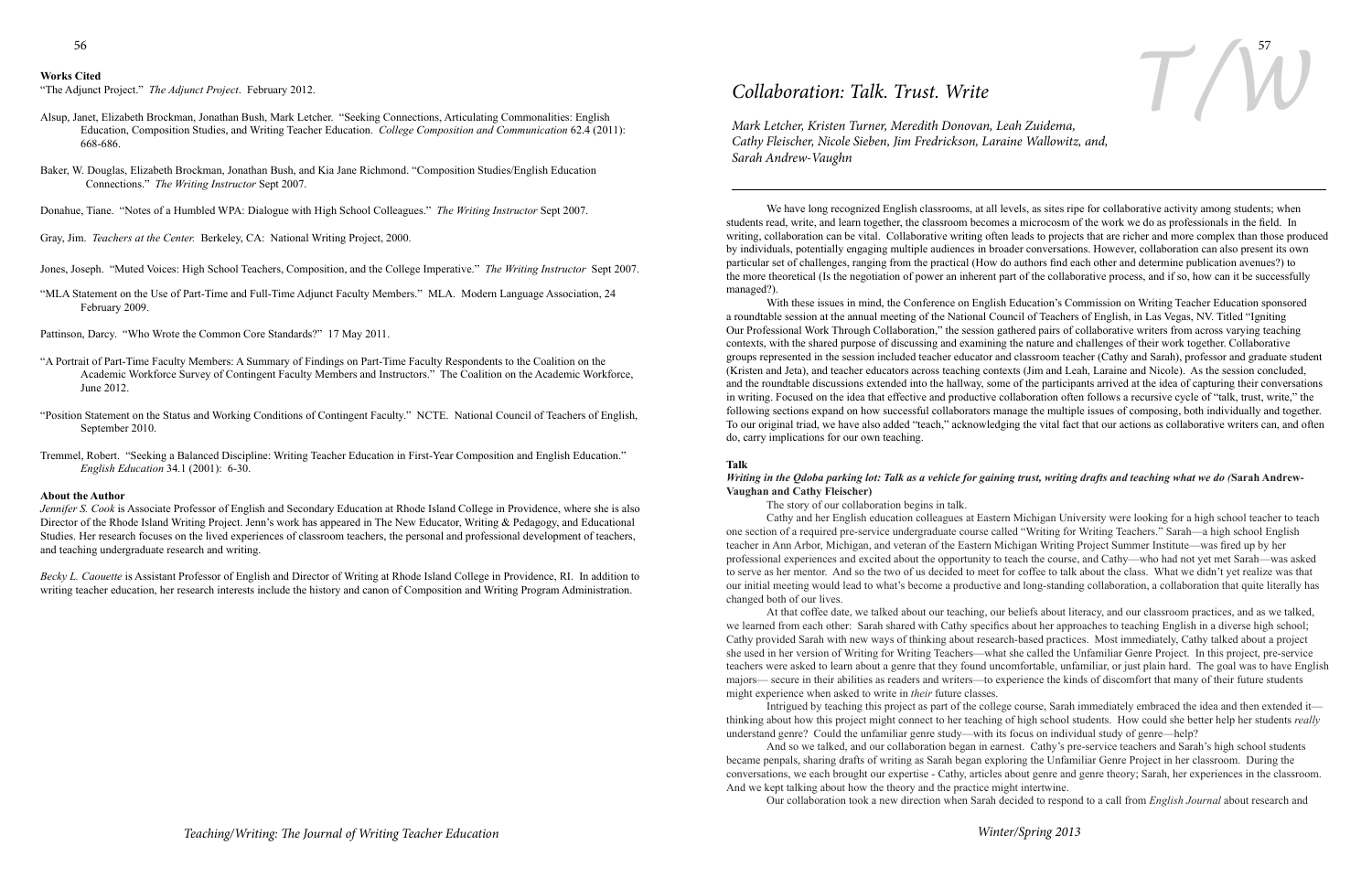Talk was the basis of our friendship and trust! I was worried. What would Cathy think of what I'd done? Would she want me to submit it? I needed to do what I had skipped: talk with her. That phone call went better than I could have hoped. Yes, she would look at the article. Yes, she would add her part to the story. And yes, she would work quickly given that *English Journal's* deadline was in just three days.

We returned to the basis of our collaboration—we talked (quickly!) about the draft that Sarah had written, and we began what was to become our emerging collaborative writing process: one of us taking the lead by drafting a first pass and the other responding (orally and in writing) to that draft: pushing each other with challenging questions, cheering each other through the hard parts, wondering together what we were learning from this writing.

 That article was published in *English Journal* (and in fact later won the Edwin M. Hopkins Award). Buoyed by the success of the article and the idea that our depiction of the Unfamiliar Genre Project might be of interest to other teachers, we proposed a book to an acquisitions editor at Heinemann. The proposal included research, where Cathy would visit Sarah's classroom and together we would document UGP. The project was fueled by our talk as we considered what we both had learned from our original forays into the UGP, how we might translate what we had learned into a high school curriculum, what kinds of research we would employ to study the practice, and more. Throughout the planning stages, we relied on each other's expertise, raising tough questions that were vital to creating a feasible research plan and a reasonable classroom curriculum.

 As with every research project, we needed to work through challenges, and we talked after almost every lesson. Our conversations helped us to think hard about the role of research in a classroom setting, and as we thought about notions of responsibility and ethics, we constantly revised our research and writing plan. After months of teaching and research, we had gathered an amazing amount of material about the class. Ready to write, we again turned to talk. We talked about the format and goals of the book, the way we might design chapters, the approach we might take to writing and revising.

We come from different personal and professional circumstances, and found it sometimes difficult to carve out moments for analyzing data and writing. In order to move forward with the project, we would regularly grab lunch at the local Qdoba restaurant at the end of Sarah's school day. We would talk through the research and what we were learning, as well as the challenges we were facing. Inevitably the talk would keep going, so much so that we'd finally give up our table and adjourn to one of our cars in the parking lot. One day as we sat in the parking lot—a day when Sarah was overwhelmed trying to figure out how to write a chapter that she was taking the lead on—Cathy pulled out her tape recorder and encouraged Sarah to "Just talk through what you want to say." Sarah needed the reminder that sometimes we can't prewrite the piece in our mind's eye. Sometimes we must just begin; the recorded talk, followed by transcription, became a perfect first draft for the section that Sarah now found easier to complete.

 As we kept talking, we returned to one of the realizations we'd had at the beginning of our writing collaboration: while our writing might at certain points be more Sarah-led or Cathy-led, the ideas underlying it were shared ones, ideas that we could not have come to alone or without the amount of talk that surrounded our work. Successful collaboration—we have come to understand—is so dependent on the ability to talk honestly about just about everything connected to the work: from theoretical underpinnings to the intricacies of child-rearing and home life. Our collaboration has worked because we've been able to do this. The trust that we have established through talk allows us to recognize that true collaboration does not mean a 50-50 split on everything we produce, but rather that each of us takes a lead at various times in the process. We both contribute, we both value what each other brings to the process, and we are constantly thankful that we have each other to guide us through.

#### **Trust**

#### *Collaborating Across the Desk (***Meredith Jeta Donovan and Kristen Hawley Turner)**

Jeta walked into Kristen's office an eager, hopeful doctoral student. She nervously wondered what her relationship with her new mentor would be. Kristen, a relatively new faculty member working toward tenure, wondered how this novice researcher, who had an interest in literacy, might help her advance her research agenda. Like so many doctoral students and faculty members, we were paired by circumstance and geography - we happened to be in the same place at the same time. Unlike many pairs, who independently work their own interests or who sacrifice the graduate student to focus entirely on the faculty member, we have developed a collaboration that is mutually supportive and beneficial. Imperative in this symbiosis is trust.

Like Cathy and Sarah, our collaboration began with hours of talk. Filling the only two chairs that would fit in Kristen's closet-sized office, we talked about issues of language. Kristen shared her ideas for a research project that investigated the texting language used by adolescents. Jeta responded with stories from her middle school classroom where her 7th graders blended African American Vernacular and Standard English. We connected our practical observations to theory and research that we had been reading, and we began to think about the kinds of questions we had and the kinds of research we wanted to conduct.

The talk turned more formal as Kristen developed a major research project with faculty members from two other institutions,

and Jeta became a sounding board for theoretical framing, methodological choices, and coding practices. By the time it came to code the data, Jeta was as familiar with the project as Kristen, and it seemed natural for her to join the research team in earnest. She coded, trained secondary coders, and participated in analysis as a full team member. Kristen trusted her completely, and invited her to coauthor with the three faculty members.

Before we could begin writing together, we had to learn to trust each other. Writing collaboratively, especially between a student and a teacher, requires trust. We needed to trust in each other's abilities, trust in our individual value to each other, trust that we could ask questions and take risks, trust that we could disagree, and trust that we would both be better off for having worked together. We developed this trust through talk, through trial, and through action.

*Trust through talk.* The dynamic between a student and a mentor is an inherently hierarchical one. For authentic collaboration to happen between us, we had to traverse that power imbalance. For Jeta, that meant being willing to open her mind to Kristen's work but also to open her mouth, to share her thinking, her questions, and her doubts. When it came time for Jeta to select a topic for her dissertation, the most conforming and safest route would have been to do an extension of Kristen's research. But for authentic collaboration to happen, Jeta had to know her own mind and take risks down her own academic path. Jeta ended up selecting a topic very much informed by the work on adolescent digital writing she had done with Kristen but also drawn from her own independent experiences as a teacher.

For collaboration to happen, we had to be willing not to defer to Kristen's expertise but to wrestle openly with her thinking. As we worked together on a coding scheme for the study of teenager's writing, we each brought our strengths to the deliberation-- Kristen's knowledge and experience of qualitative coding and Jeta's deep knowledge of the data from the study. This process had to involve push back. As the two of us sat down to define categories and identify themes, Jeta had to be willing to disagree, to question, and to put forth her own ideas. Through our process of disagreements, questioning, consultation, and consensus, we were able to develop a very strong coding scheme, one that represented the strengths we each brought to the work. Dewey (1999) described meaningful, beneficial collaboration between individuals. He said, in "the give and take of participation... conformity is the absence of vital interplay; the arrest and benumbing of communication" (p. 42). For Dewey and for us, authentic, honest talk was the only way to build a more balanced relationship. This balance, achieved through trust, allowed us to move from teacher and student to collaborative partners.

*Trust through action.* When Jeta began working for Kristen as a first year doctoral student, she fumbled through the language of qualitative research and trudged blindly through her first data coding project. She spent anxious hours figuring out specific tasks, such as how to code an interview, and more global issues, like how to think and communicate as a researcher. She had much to learn in both process and product, and Kristen took time and effort to guide her entry into the world of academia. As we worked through tasks together, building Jeta's knowledge of qualitative coding software and interrater reliability, we also built trust. New projects brought new tasks, such as field work and transcribing, and with each step, we learned each other's work ethics, problem-solving skills, and communication patterns. These actions all helped build trust in our partner.

*Trust through trial.* As a graduate student learning the ropes, Jeta often felt uncertain, and in the fast-paced world of research, she needed to plunge into this uncertainty with full force in order to hold Kristen's trust. At the same time, she needed to admit when she was unsure, trusting that Kristen would be there to support and help. When Kristen invited Jeta to co-author with the faculty research team, Jeta put aside her fear of putting her own writing alongside that of seasoned academics. She was willing to take that risk because we had developed a relationship where we respected each other's efforts. We did not develop trust by staying in our comfort zones. To move forward, we had to take risks, to experiment with each other, to be willing to make mistakes, and (even worse) to be willing to make mistakes in front of one another. When Jeta first sent her draft of the paper to Kristen and the research team, she accepted a certain professional and even personal vulnerability. It is a risk for others to read your words, to know your skills, to know your thoughts, and evaluate those. Sharing our writing and taking these risks has been an integral part of our pathway to collaboration. As her doctoral advisor, Kristen reads Jeta's writing all the time, but Kristen also asks for feedback from Jeta before submitting manuscripts. This give and take of feedback and critique, though scary at times, is how we built value, trust, and respect for each other's perspectives. These trials shaped our collaboration and solidified the trust we had in each other.

Trust cannot be achieved without talk, action, and trial, and through these recursive phases our collaboration has blossomed. From that moment four years ago, when Jeta entered Kristen's office, two novices have become two colleagues who talk, share, and write together - from their individual perspectives, across the desk.

#### **Write**

#### *Forming Partnerships and Writing Identities* (**Nicole Sieben and Laraine Wallowitz)**

Just like Cathy and Sarah, and Kristen and Jeta, our collaboration began in talking, taking action, and trusting. As critical feminist pedagogues, we found that our mutual interests and goals in research, teaching, and learning led to fruitful teaching, presenting, and writing collaborations. When Nicole was a master's student, Laraine was her professor for five courses. During one course, Laraine allowed Nicole the chance to plan a lesson with her on preconceived notions of feminism. As a preservice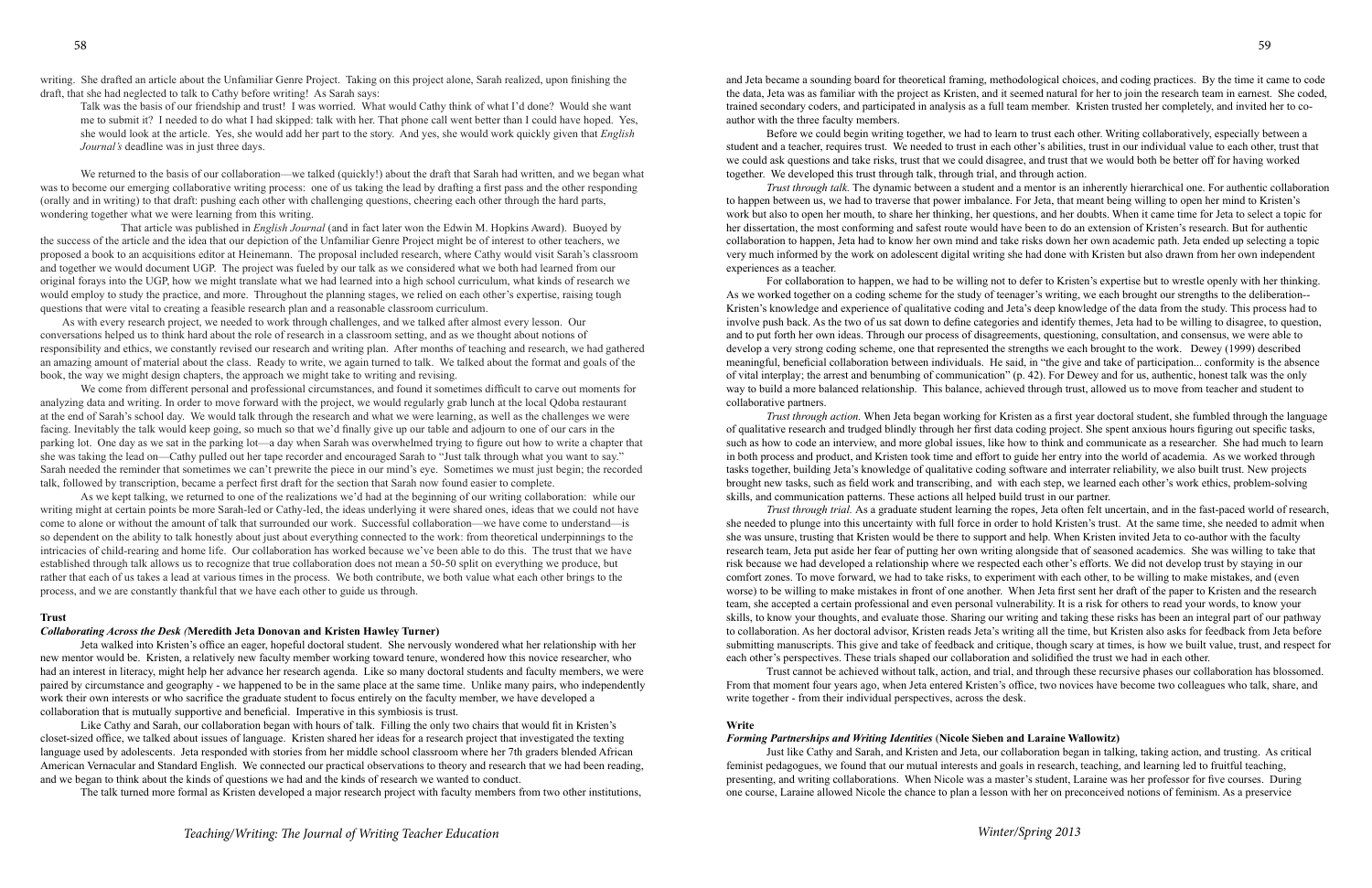teacher, it was a powerful experience for Nicole to talk through the metacognitive process of planning and writing a lesson with an experienced educator. As it turned out, the lesson was a success in that everyone was engaged and eager to share perspectives on our position statements. From this first, low-stakes collaborative experience, Laraine and Nicole realized the potential success that their collaborations could have. We believe that this brief writing and lesson planning exercise was an important part of our establishment of trust in each other as writing partners and co-authors.

After talk and trust, it was time to write! Once we had collaborated on a short writing activity, we were able to engage in larger research and writing projects together. Deciding who should begin the writing was our starting point. On our first publication, Laraine took the initial lead, since it was initially her project, and she had invited Nicole to write with her as part of Nicole's final assignment in her master's seminar. Laraine suggested splitting up the task 50/50. She wrote the introduction, and Nicole wrote the conclusion. Then we divided the chapter into subsections. Every time we completed a sub-section, we would exchange sections, read each other's writing, edit and revise for one another using track changes in Microsoft Word, and then we would meet to talk about the draft. Together, we researched, wrote, revised, and edited each other's work on influential women in the labor movement until we and our editors—were satisfied with the product we created. For this publication, we wrote in a singular voice, taking care to ensure that our piece sounded unified. From this writing project, Nicole learned experientially about editing, deadlines, researching, and formatting for publication.

A year after our first publication, as a high school teacher with a master's degree completed, Nicole still kept in touch with Laraine as she had been, and still is, an extremely influential mentor in her life. When we learned of the call for manuscripts for a special issue of the *English Journal* on teaching gender and sexuality in secondary schools, we decided to collaborate and create a double voice article. After conferencing, we realized that it might be more effective to layer the article using two voices to illustrate the effects that a graduate class on gender and sexuality could have on a teacher's classroom. For this piece, we decided to maintain our *individual* voices as writers but to share our *mutual* perspective about the importance of teaching queer theory in secondary classrooms and in English education programs. With this shared vision, we detailed our inclusive teaching practices at the college and secondary levels respectively. This is the article that resulted in our 2010 Edwin M. Hopkins Award.

The success that we have experienced in writing together has come from a multitude of factors. When we originally discovered our mutual pedagogical interests, Nicole was Laraine's student at their university. Based on our dialogues during class discussions and advising sessions, we quickly discovered that we shared a mutual vision of teaching for social justice, particularly with respect to issues of gender and sexuality. Thus, our collaborative writings so far have been grounded in critical theory, feminist theory, and queer theory. Together, we have contextualized current issues in education, problematized the familiar, and created curricular frameworks and recommendations for secondary English language arts teachers to use in their classrooms.

We also respect each other as writers, thinkers, teachers, and researchers. Neither of us clings desperately to our egos. We welcome feedback from each other and are open to recommendations for changes and edits. As scholars in English education, we value intellectual property rights and realize that discussing first authorship roles is important when setting out on a collaborative research and writing project. Laraine took the lead on the first publication and was first author; however, Nicole took the lead on the second publication and was first author on that piece. Ultimately, we felt that we had both contributed to both publications equally and therefore alternated first authorship roles. We believe that this discussion of authorship and sharing credit is important in maintaining a collaborative relationship.

In addition, we are loyal to deadlines and make sure to update each other on progress that we are making along the way. While writing deadlines are important to maintain, we realize that as teachers sometimes our students have needs that require us to revise our writing schedules. With our students and our writing as equally important priorities, we maintain constant communication with one another so if an event necessitates our immediate attention, we are able to adjust.

We are still supportive of each other's individual work in various ways. While Nicole is completing her dissertation at another university, Laraine has provided sound advice as a friend and mentor about the process and has remained a supportive collaborator in offering to be a second coder of essays during Nicole's data analysis. Additionally, Laraine's writing on social justice teaching methods in literacy education has been influential in Nicole's dissertation work and curricular choices. Nicole's students often read Laraine's writing and other texts that spark important conversations and collaborations in Nicole's classes. As a collaborative team, we have modeled the benefits of collaboration for our students and often encourage our students at the university where we teach to find those powerful partnerships and pursue them to create joint writing identities. As many of us know, writing is an identity building skill (Lavelle, 2009) and writing collaboratively also contributes to our individual and collective identities as scholars. The people who we choose to write with become a piece of our writing histories, and we become a part of theirs. Therefore, choosing the right collaborations are important.

Since writing can be a strenuous process—one that takes a great deal of time, commitment, and energy—we also feel that celebrating the small victories along the way is important in motivating us to forge forward. During our writing collaborations, we make sure to self-consequate. Whether we treat ourselves to dinner or a show in the city, we make the time to reward our proximal accomplishments en route to meeting our long-term writing goals, with shared celebratory moments that continue to establish the trust and trueness of our working relationship. Working together in this way, we have established a professional friendship that transcends

our writing, but we recognize that it is through our collaborations that we have formed a trusting alliance that we can both equally depend on for professional support throughout various academic endeavors.

#### **Teach**

#### *Collaborative Writers Teaching Collaborative Writing: Lessons Learned* (**Jim Fredricksen and Leah Zuidema)**

When the two of us reflect together on our experiences with collaboration, we notice some unique aspects of the goals and situation of our partnership, yet we also see many connections with the ideas shared so far. Unlike the other pairs in this article, ours is a long-distance collaboration: when we were both beginning professors, we agreed to be thinking partners who would check in once a week to talk reflectively about our teaching, our scholarship, and our roles as professors. Initially, writing was a means of "talk": we used a shared Google Docs journal to dialogue about our work. We've since broadened the range of tools that we use to support our collaboration: now, in addition to sharing documents in Google Drive, we have regular Skype and Google Hangout meetings that allow us think aloud together while also drafting, revising, and editing in our shared online tools, which include VoiceThread conversations, Dropbox folders, and DeDoose data analysis projects. We've become writing partners who compose teaching materials, teacher-research studies, conference presentations, and manuscripts together, but we've found that talk still takes as much or more of our time as putting ideas into words on the screen.

Though the projects and modes of collaboration have changed over time, the goal of learning together has stayed the same. We share anecdotes from our work and make meaning of them; we raise questions that surface assumptions about learning, teaching, and writing; we challenge each other's assumptions, practices, and interpretations of ideas. In short, we take an inquiry stance toward our work, and as others have already said so well, we've learned that there is a reciprocal relationship: to risk meaningful inquiry requires trust, and trust fosters meaningful inquiry. We aren't "just" writing. We are learning together, and we are learning how to learn and write together.

#### *Teaching Writing Together*

Our inquiry has consistently included a focus on teaching writing. One unanticipated outcome of our own collaboration (and of our attempts to have our students engage in cross-institutional collaboration) is that we've also learned a few things from these experiences and conversations that are useful for teaching our students to be effective collaborative writers (and teachers of collaborative writing).

 Although others have made the point that writing teachers should be writers themselves (*e.g.*, Gillespie, 1991; Kittle, 2008; McEntee, 1998; Mohr et al., 2004; Romano, 1991), we want to extend the idea. As we see it, teachers of collaborative writing should be collaborative writers themselves. Our reasoning is simple: writing together influences the way that we teach students to write together. To make our case, we share here a few of the lessons about teaching collaborative writing that we've learned by doing collaborative writing.

1. *Writing well together requires talk about process.* Collaborative writing helps writers in our courses better understand the writing process, specifically how it can be a distinct and individual process. In our own collaboration, we see this at play. Often, we find ourselves talking to one another as a way to find the things we might want to say in a piece. Yet, we approach these moments quite differently. For example, one of us might open up a Google Doc and start throwing down words and ideas. The other might need to do more reading. We might need to clear other things off our plates or we might work for just a handful of minutes as we only have a set amount of time in our day to work.

These differences in writing processes play out in our classes when we teach writers or future teachers of writers. One of our takeaways is that we want our students to better understand their own writing processes and practices and, at the same time, to learn how others approach the act of writing differently. We want to open up space--not only to talk about content in our pieces or about the final products we create, but also to talk about our stories as writers: what are our goals? what obstacles do we face? what resources, including others, could help us overcome these obstacles? how do I see the process and how is that different than my collaborator's view? We ask these kind of questions of our students, and we're able to share from our own experiences, because we take the time to ask ourselves these questions as we work together.

2. *Writing well together requires rhetorical attention.* Collaborative writing helps writers in our courses understand rhetorical principles. One such rhetorical principle might be, "Move your reader from what is familiar to what is unfamiliar, from what is known to the reader to what is unknown to the reader." In our own writing process, we sometimes do not consider the audience, especially early on. Usually, we're simply trying to figure out our own claim, how our evidence supports it, and how it's all tied together to what others have written or thought about before. Yet, there is a point when we do consider the audience, and it's usually after we have a good start on where we might want to head. Of course, this happens when we write individually, too; however, our collaboration means that we must talk and, importantly, listen to ourselves. Our conversation around a central task - the push and pull of talking